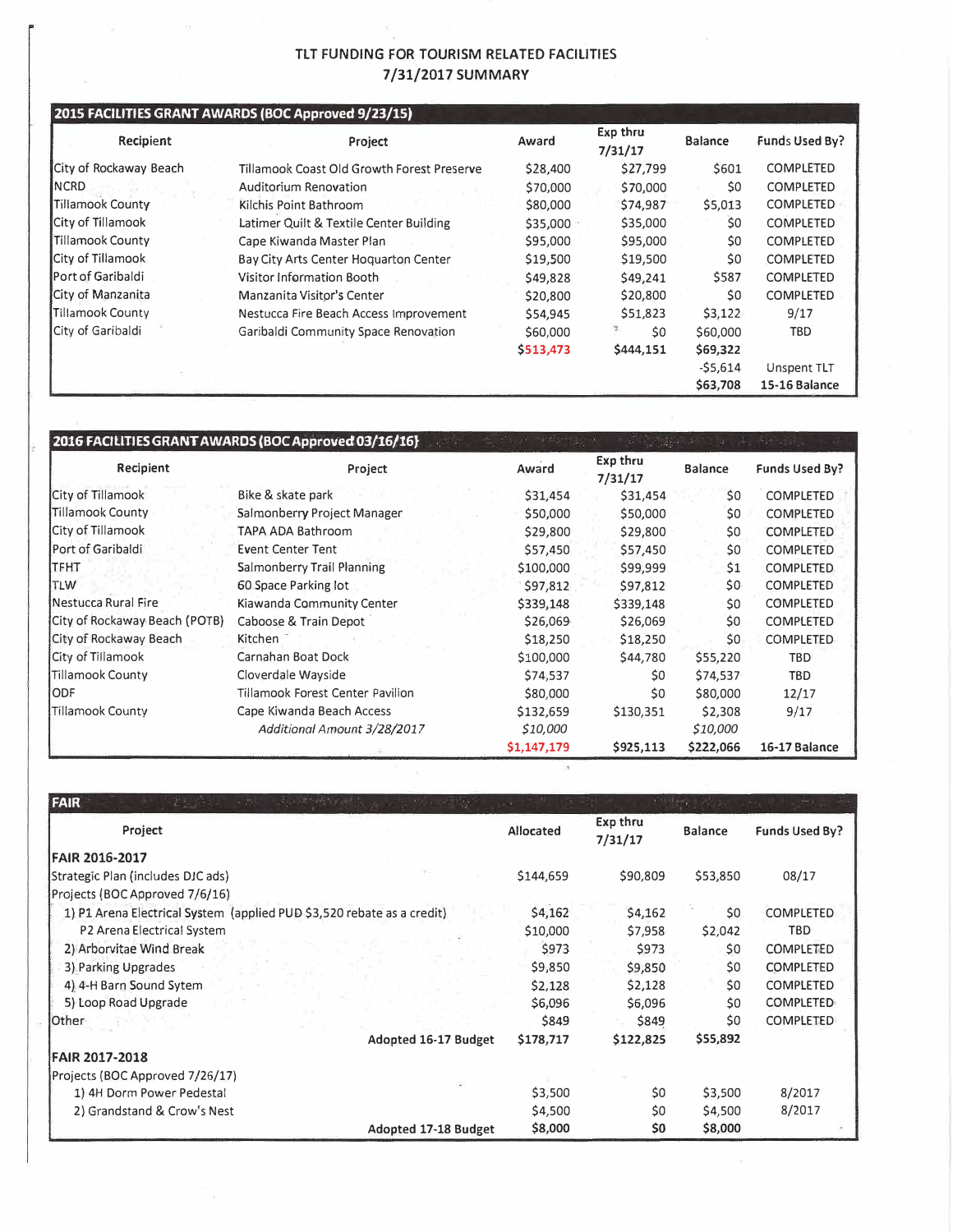| Project                          |                      | Allocated | Exp thru<br>7/31/17 | <b>Balance</b> | Funds Used By? |
|----------------------------------|----------------------|-----------|---------------------|----------------|----------------|
| <b>FACILITIES STRATEGIC PLAN</b> |                      |           |                     |                |                |
| Futures Council/VTC              |                      | \$4,423   | \$4,423             | \$0            |                |
|                                  | Adopted 16-17 Budget | \$4,423   | \$4,423             | \$0            |                |
|                                  |                      |           |                     |                |                |

 $\mathcal{F}=\frac{1}{2} \mathcal{F}(\mathcal{F})$ 

 $\mathbf{z}$ 

 $\lambda$ 

 $\overline{\mathcal{M}}$ 

 $\mathcal{L}^{\mathcal{L}}$  .

| CAPE KIWANDA MASTER PLAN                   |                      |          |             |          |       |
|--------------------------------------------|----------------------|----------|-------------|----------|-------|
| Pacific City/Woods Parking Management Plan |                      | \$25,000 | \$115       | \$24,885 | 12/17 |
|                                            | Adopted 17-18 Budget | \$25,000 | <b>S115</b> | \$24,885 |       |

|                                     | <b>Balance</b> |              |
|-------------------------------------|----------------|--------------|
| 2015 Facilities Grants              | \$63,708       | 86% Complete |
| 2016 Facilities Grants              | \$222,006      | 81% Complete |
| Fair                                | \$63,892       | 66% Complete |
| Cape Kiwanda Master Plan - Parking  | \$24,885       | <1% Complete |
| Total 2017-2018 Allocations         | \$374,491      |              |
| 17-18 Adopted Budget                | \$983,400      |              |
| 17-18 Unallocated TLT Funds*        | \$608,909      |              |
| *dependent upon actual TLT revenues |                |              |

 $\bar{z}$ 

 $\bar{\rm s}$ 

 $\overline{\phantom{a}}$ 

 $\label{eq:2.1} \begin{array}{cc} \hat{a}_1 & \hat{a}_2 \\ \hat{a}_3 & \hat{a}_4 \end{array}$  $\mathcal{L}$ 

 $\mathbf{z}$ 

 $\lambda$ 

 $\infty$ 

 $\epsilon$ 

 $\sim$   $\mu$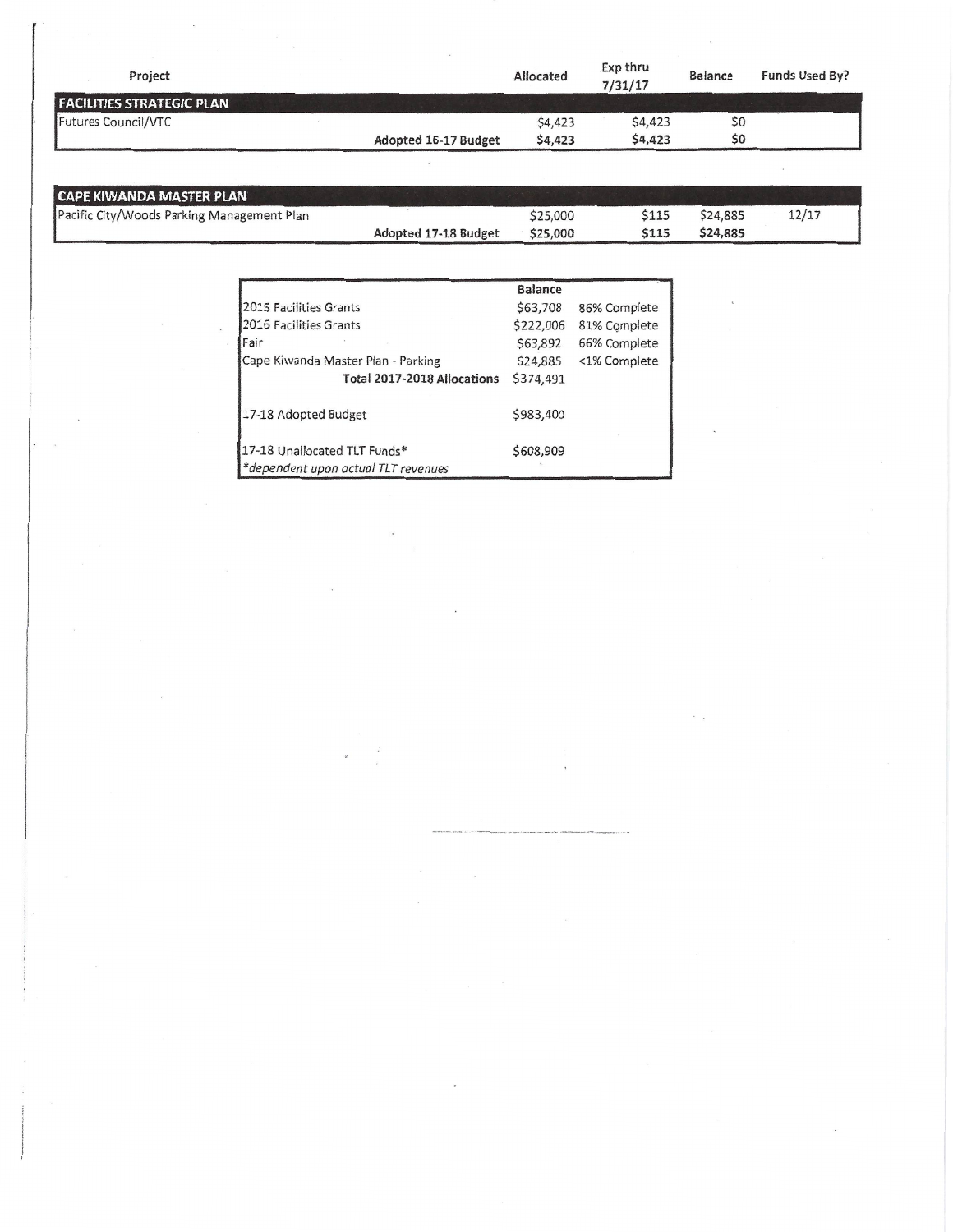Tillamook County Transient Lodging Tax (TLT) Tourism-Related Facilities Grant Program

|                                           | <b>January 2018 Grant Cycle</b>                                                                          |                           |                              |                     |                                 |
|-------------------------------------------|----------------------------------------------------------------------------------------------------------|---------------------------|------------------------------|---------------------|---------------------------------|
| Applicant                                 | <b>Project Title</b>                                                                                     | Contact                   | Email                        | Amount<br>Requested | <b>Amount</b><br><b>Awarded</b> |
| 1 City of Tillamook                       | Planning Study for the City of Tillamook<br><b>Extension Segment of the Coastal</b><br>Salmonberry Trail | Paul Wyntergreen          | pwyntergreen@tillamookor.gov | \$15,000.00         | \$15,000.00                     |
| 2 Nestucca Valley Community Alliance      | Nestucca Valley Community Alliance Park Marie Heimburg<br>Equipment                                      |                           | nycainfo@gmail.com           | \$<br>15,000.00     | \$15,000.00                     |
| <b>3 North County Recreation District</b> | Architectural Services - Lobby and ADA<br><b>Restrooms for Performing Arts Center</b>                    | David Wiegan              | davidw@ncrdnehalem.org       | \$12,600.00         | \$12,600.00                     |
| 4 Oceanside Neighborhood Association      | Oceanside Beach Access Design Plan                                                                       | <b>Jerry Keene</b>        | oceansidefriends@gmail.org   | \$15,000.00         | \$15,000.00                     |
| <b>5 Oregon State Parks</b>               | Nehalem Bay State Park Oregon Coast<br><b>Trail Segment</b>                                              | <b>Ben Cox</b>            | ben.cox@oregon.gov           | \$15,000.00         | \$12,414.00                     |
| 6 Oregon State Parks                      | Nehalem Bay State Park Tsunami<br><b>Evacuation Trails, Phase 1</b>                                      | <b>Ben Cox</b>            | ben.cox@oregon.gov           | \$15,000.00         | \$15,000.00                     |
| <b>7 Oregon State Parks</b>               | Nehalem Bay State Park Tsunami<br><b>Evacuation Trails, Phase 2</b>                                      | <b>Ben Cox</b>            | ben.cox@oregon.gov           | \$15,000.00         | Ŝ                               |
| 8 Tillamook Area Chamber of Commerce      | Tillamook Chamber of Commerce Visitor<br><b>Center Façade Renovation</b>                                 | <b>Justin Aufdermauer</b> | justin@tillamookchamber.org  | \$14,986.00         | \$14,986.00                     |
| 9 Tillamook Forest Heritage Trust         | Salmonberry Trail Intergovernmental<br><b>Agency Administrative Support</b>                              | <b>Ross Holloway</b>      | ross.holloway@oregon.gov     | \$<br>9,500.00      | Ŝ                               |
|                                           |                                                                                                          | <b>Total</b>              |                              | \$127,086.00        | \$100,000.00                    |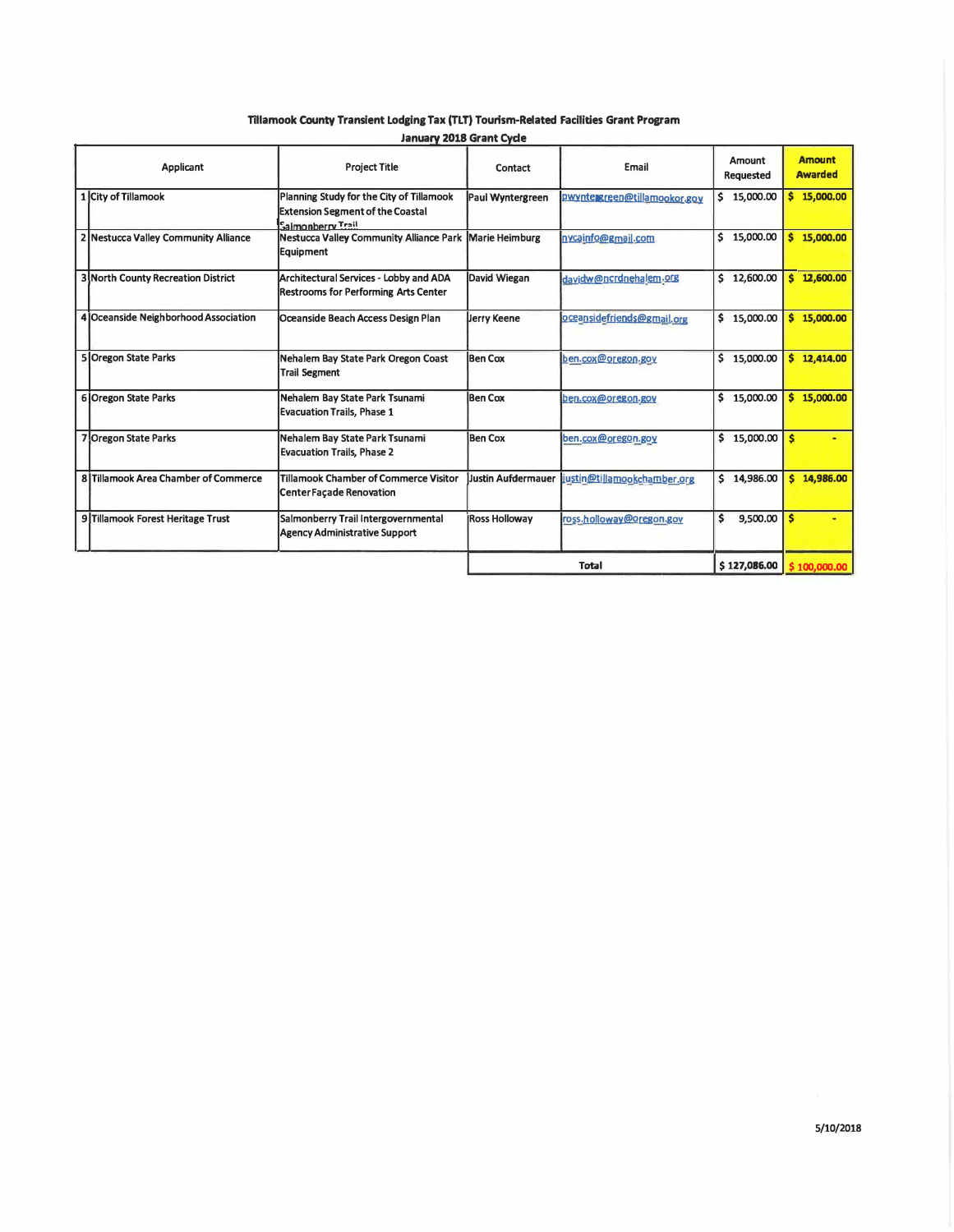| <b>Applicant</b>                                                        | <b>Project Title</b>                                                                                        | <b>Amount Awarded</b> |
|-------------------------------------------------------------------------|-------------------------------------------------------------------------------------------------------------|-----------------------|
| <b>Bay City Arts Center</b>                                             | <b>Hoquarton Historical Interpretive Center</b>                                                             | \$54,200              |
| <b>Friends of Cape Meares Light</b><br><b>House and Wildlife Refuge</b> | <b>Cape Meares Lighthouse Overflow Parking</b><br>Lot                                                       | \$35,000              |
| <b>Neskowin Community</b><br><b>Association (NCA)</b>                   | <b>Neskowin Beach Access Ramps</b>                                                                          | \$75,000              |
| <b>Nestucca Valley Community</b><br><b>Alliance (NVCA)</b>              | <b>Pacific City Community Park Infrastructure</b>                                                           | \$74,700              |
| <b>North County Recreation District</b><br>(NCRD)                       | <b>NCRD Performing Arts Center ADA Restrooms</b><br>and Lobby                                               | \$75,000              |
| <b>Oregon Department of Forestry</b><br>(ODF)                           | Kings Mountain Trailhead Expansion                                                                          | \$60,000              |
| <b>Pacific City Dorymen's</b><br><b>Association</b>                     | <b>Concrete Tiles for Cape Kiwanda Beach</b><br><b>Access</b>                                               | \$20,000              |
| <b>Pacific City Dorymen's</b><br><b>Association</b>                     | <b>Pacific City Dorymen's Heritage Museum</b><br>Phase 1                                                    | \$75,000              |
| <b>Pine Grove Community House</b>                                       | <b>Pine Grove Community House Architectural</b><br><b>Master Plan and Phase I of Building</b><br>Renovation | \$75,000              |
| Port of Garibaldi                                                       | <b>Garibaldi Lumber Pier to Public Dock</b><br>Conversion                                                   | \$22,000              |
| Port of Tillamook Bay (POTB)                                            | <b>POTB Hangar B Repairs</b>                                                                                | \$75,000              |
| <b>Tillamook County Library</b><br><b>Foundation</b>                    | Library Park Phase 2 Sub-Project: Stage                                                                     | \$75,000              |
| <b>Tillamook Estuaries Partnership</b><br>(TEP)                         | Phase 2 Feasiblity Study: Estuary Exploration<br>and Education Center                                       | \$75,000              |
| <b>Tillamook Off Road Trail Alliance</b><br>(TORTA)                     | <b>TORTA Sector 1004</b>                                                                                    | \$75,000              |
| <b>Ultimook</b>                                                         | <b>Commercial Kitchen &amp; Recreational Events</b><br>Center on the Hydrangea Ranch                        | \$75,000              |
| United States Department of<br>Agriculture (USDA)                       | Sand Lake Oregon Coast Trail Hike-in<br><b>Campground and Amphitheater</b>                                  | \$15,000              |

# **TLT Facilities Grants 2019-2020**

**\$ 955,900**